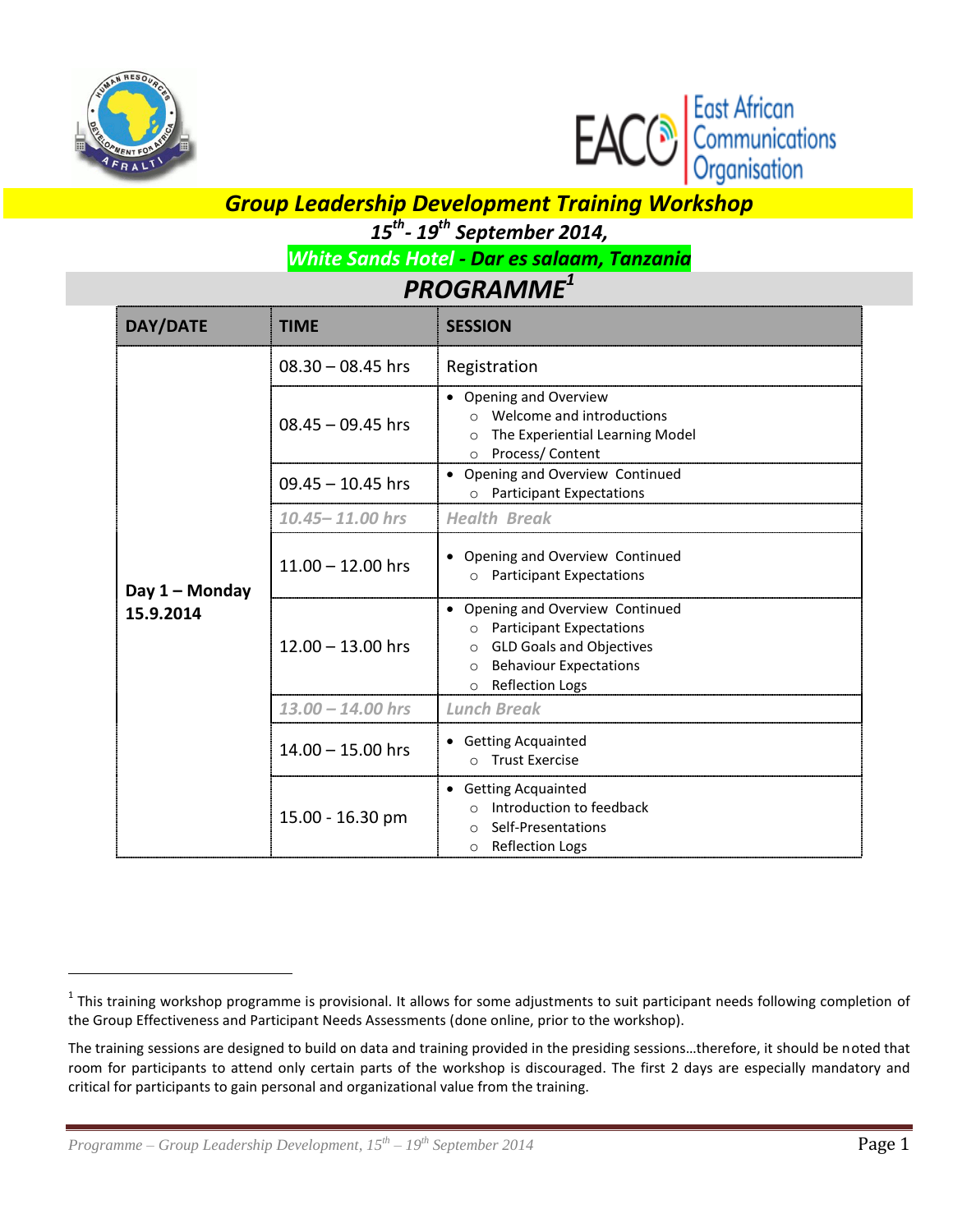| DAY/DATE                       | <b>TIME</b>         | <b>SESSION</b>                                                                                                                                     |
|--------------------------------|---------------------|----------------------------------------------------------------------------------------------------------------------------------------------------|
| Day $2$ – Tuesday<br>16.9.2014 | $08.30 - 08.45$ hrs | Reflections<br>$\bullet$<br>○ Sharing Reflections                                                                                                  |
|                                | $08.45 - 09.45$ hrs | • Getting Acquainted Continued<br>o Self-Presentations                                                                                             |
|                                | $09.45 - 10.45$ hrs | • Getting Acquainted Continued<br>○ Self-Presentations                                                                                             |
|                                | $10.45 - 11.00$ hrs | <b>Health Break</b>                                                                                                                                |
|                                | $11.00 - 12.00$ hrs | <b>Getting Acquainted Continued</b><br>$\bullet$<br>o Self-Presentations                                                                           |
|                                | $12.00 - 13.00$ hrs | • Group/ Team Effectiveness<br><b>First Impression Exercise</b><br>$\circ$                                                                         |
|                                | $13.00 - 14.00$ hrs | <b>Lunch Break</b>                                                                                                                                 |
|                                | $14.00 - 15.00$ hrs | • Group/ Team Effectiveness Continued<br><b>Feedback Guidelines</b><br>$\Omega$                                                                    |
|                                | 15.00 - 16.30 pm    | • Group/ Team Effectiveness Continued<br>Group Exercise(s)<br>$\circ$<br>Introduction to Values<br>$\bigcirc$<br><b>Reflection Logs</b><br>$\circ$ |

| DAY/DATE                            | <b>TIME</b>         | <b>SESSION</b>                                                                                                                                    |
|-------------------------------------|---------------------|---------------------------------------------------------------------------------------------------------------------------------------------------|
| Day $3 -$<br>Wednesday<br>17.9.2014 | $08.30 - 08.45$ hrs | • Reflections<br>○ Sharing Reflections                                                                                                            |
|                                     | $08.45 - 09.45$ hrs | • Group/ Team Effectiveness Continued<br>Personal Integrity Issues<br>$\circ$<br><b>Start Stop</b><br>$\circ$<br><b>Group Dynamics</b><br>$\circ$ |
|                                     | $09.45 - 10.45$ hrs | • Group/ Team Effectiveness Continued<br><b>Group Decision Making</b><br>$\circ$<br><b>Effective Problem Solving</b><br>$\circ$                   |
|                                     | 10.45-11.00 hrs     | <b>Health Break</b>                                                                                                                               |
|                                     | $11.00 - 12.00$ hrs | • Group/ Team Effectiveness Continued<br><b>Conflict Management</b><br>$\Omega$                                                                   |
|                                     | $12.00 - 13.00$ hrs | • Group/ Team Effectiveness Continued<br><b>Conflict Management</b><br>$\Omega$                                                                   |
|                                     | $13.00 - 14.00$ hrs | <b>Lunch Break</b>                                                                                                                                |
|                                     | $14.00 - 15.00$ hrs | • Taking Stock - Personal/ Team or Group<br>Personal/ Team Profiles<br>$\circ$<br><b>Feedback on Team Assessment</b><br>$\Omega$                  |
|                                     | 15.00 - 16.30 pm    | Taking Stock - Personal/ Team or Group<br>$\bullet$<br><b>Personal Effectiveness Plans</b><br>$\bigcirc$<br><b>Reflection Logs</b><br>$\circ$     |